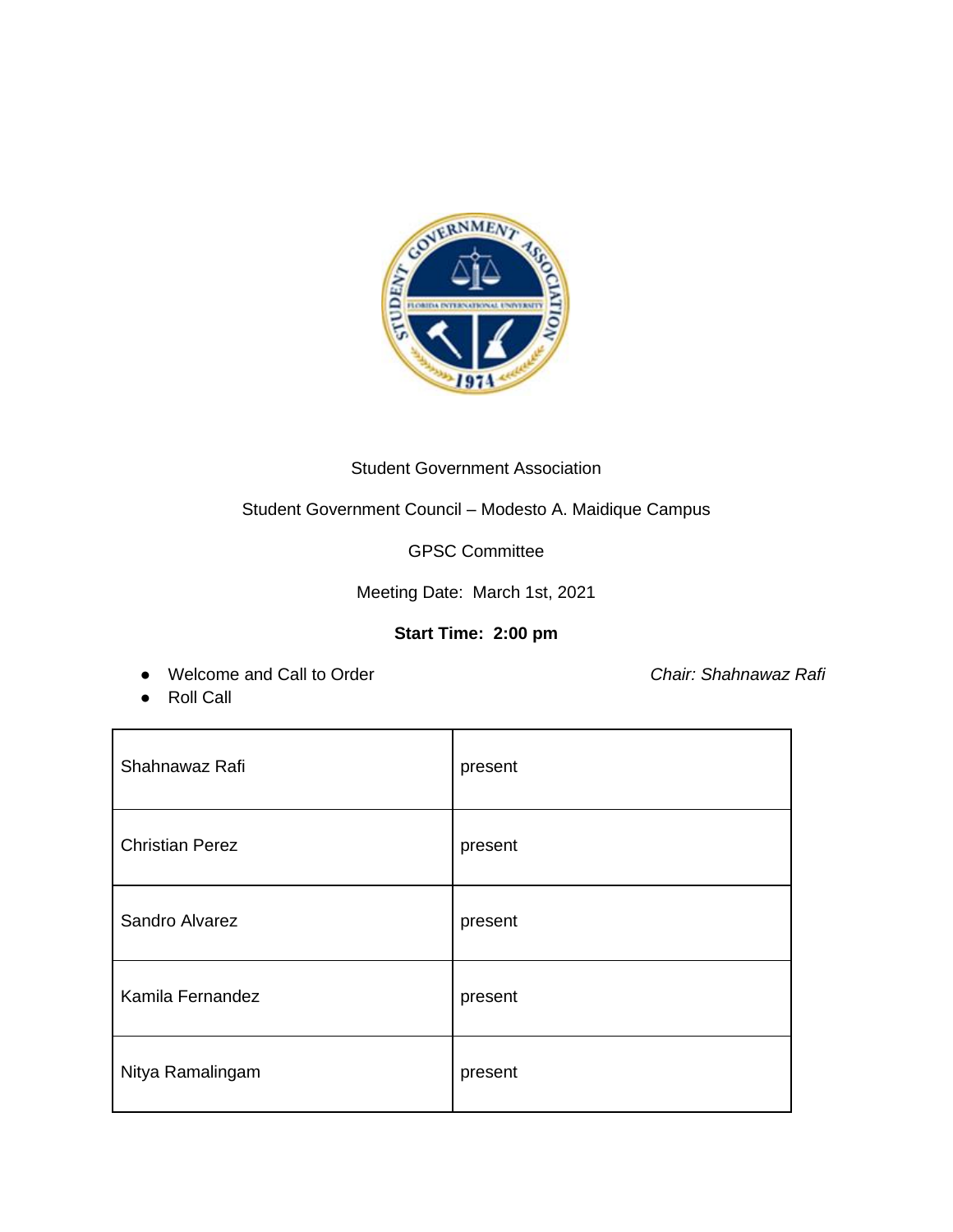- **Open Forum** -
	-

● **Old Business** 

-

## ● **New Business**

- 1. Abstract Pre-Screening Process Update
	- Laura will be submitting her abstract scores tomorrow afternoon.
	- Robinson will be sending the scores tonight.
	- Maureen Tompson will finalize the last abstracts for the Medicine category.
	- Ethical issues were found in one of the submitted abstracts so we will review the new submitted abstract.
	- A conflict issue may arise in the abstracts sent to Robinson Reyes. The abstract was sent to Rafi's email.
	- Kamila will grade the remaining 5 abstracts.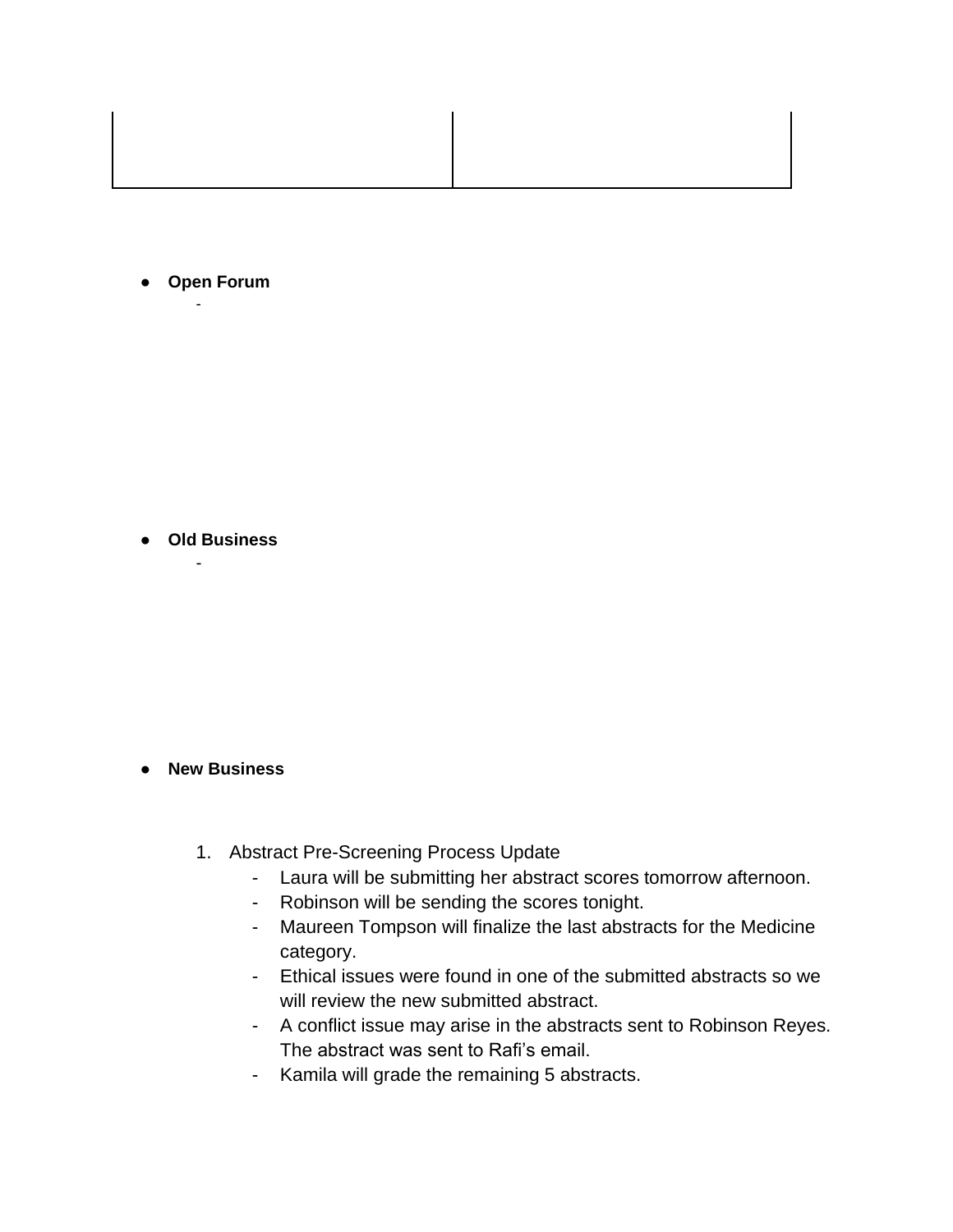- Dr. Kos and Dr. Webster have confirmed a judge list by Friday at the earliest for GSAW.
- All the details by the 26th of March will be finalized.
- If anybody have time to help with the process
- March 26th she will be able to help with the process, we will start at 10 AM for the event.
- Sandro will be available on the 26th for the giveaway package event
- Abhijeet in the morning will be able to make it at that time for the giveaway event at the engineering campus.
- GAB meeting for the sessions for the amount of will be for Robinson for the social sciences discipline.
- Maureen will volunteer for the health sciences section for the afternoon section.
- We have Robinson, Maureen, Rafi, and Laura for the afternoon panel session of the graduate student symposium.
- Abhijeet will be able to help in the morning. Christian and Sandro for the morning session of the graduate student symposium.
- Teresa and Sandro have confirmed payment to the DJ for our social event on April 8th.
- Zoom link for the DJ 7 to 9 PM on April 8th, for the DJ for that event.
- We need a kahoot for the social event and the RSVP for that event.
- Can the DJ be the host of the event? How much will the DJ be able to do for our event.
- The Dj is typically the host for the event and will do what will be done.
- A DJ introduces the bride and groom .
- Sandro will double check with the DJ regarding that event.
- The plaques for the Above and Beyond award will be determined for that date according to Sandro.
- The PDF file and quote for the plaques were sent by Teresa and it's our choice now to decide to finalized the whole encryption.
- Three awards our needed for the encryption
- **March 10th is the deadline** but we can have the things done by March 14th.
- We need to determine the winners of the Above and Beyond Proposal award by March 14th and prepare the bags by the 26th.
- **Teresa will have a finalized date for tomorrow for the specified event.**